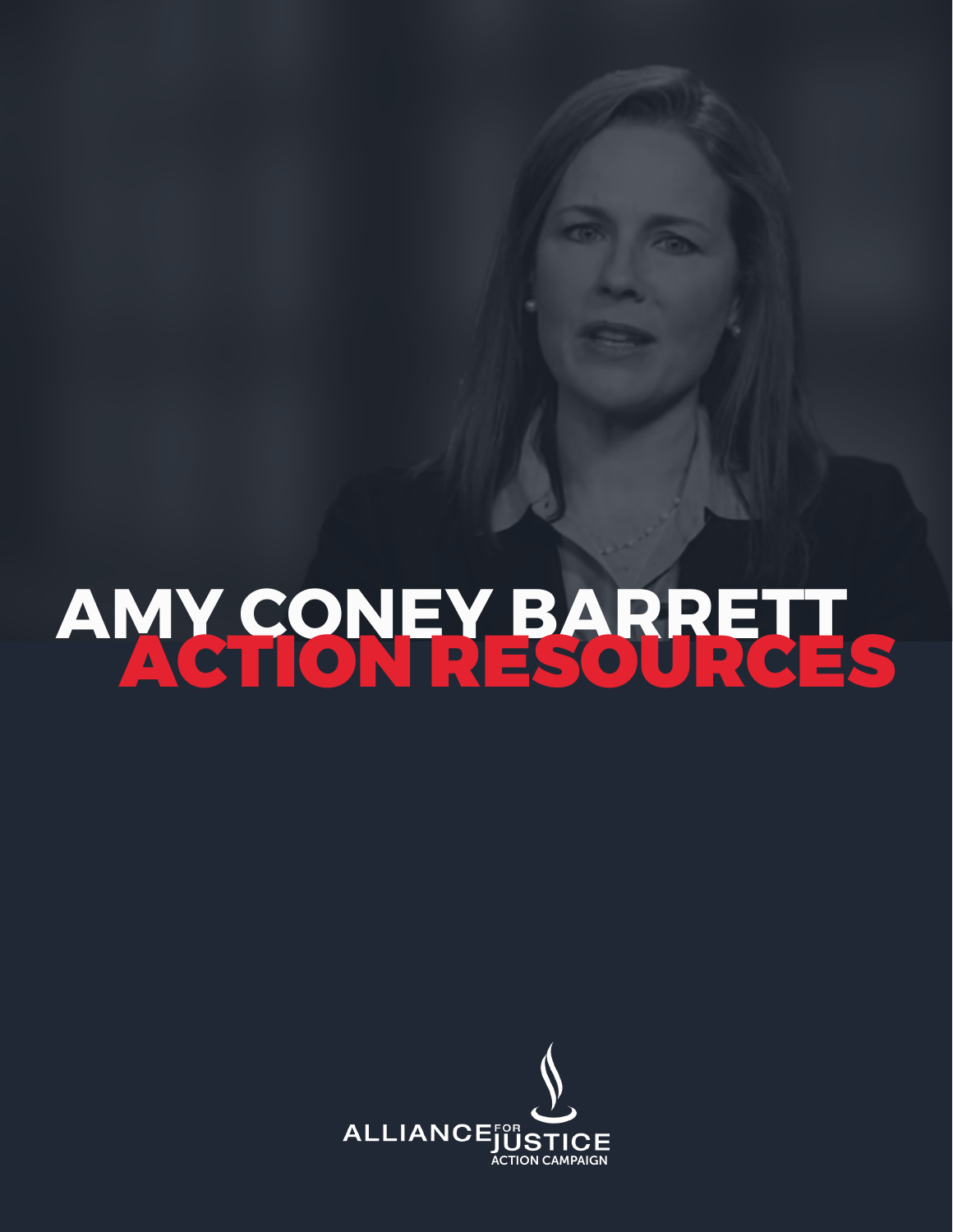## WRONG FOR THE AL BEN

### **About Amy Coney Barrett**

Amy Coney Barrett is a professor at Notre Dame Law School whom Donald Trump has nominated to a seat on the U.S. Court of Appeals for the Seventh Circuit. She has taken dangerous positions on how judges should approach the law and the Constitution.

## **Key Writings**

*Barrett believes it is right for judges to put their personal faith and beliefs ahead of the law and the Constitution.* In an article entitled "Catholic Judges in Capital Cases," she criticized Justice William Brennan's statement about his Catholicism, in which he said that he took an oath to uphold the law, and that his oath comes before his religious duties. Barrett wrote that she did: "not defend this position as the proper response for a Catholic judge to take with respect to abortion or the death penalty." Instead, Barrett argued, a judge who personally disagrees with a law or the Constitution should refuse to apply it by recusing herself from the case. Barrett has also written that a judge does not have to follow precedent if she believes a past case was wrongly decided.

*Barrett is a threat to women's reproductive rights.* **She was cited in a Notre Dame publication for "her own** conviction that life begins at conception." She has criticized the Supreme Court's decision in Roe v. Wade, stating that the Supreme Court "creat[ed] ... a framework of abortion on demand" that "ignited a national controversy." Because she has written that judges should be bound by their religious faith, not the law, and because she doesn't believe judges have to follow precedent, Barrett poses a direct threat to precedents such as Roe that form a basis for enforcing women's reproductive rights.

*Barrett takes an extreme view of how judges should interpret the law and the Constitution.* **She believes** in a strict form of "originalism" in interpreting the Constitution and laws. This raises questions about how she would view important cases that have advanced basic civil rights for people of color, women, and LGBTQ Americans.

**SOURCE: AFJ**

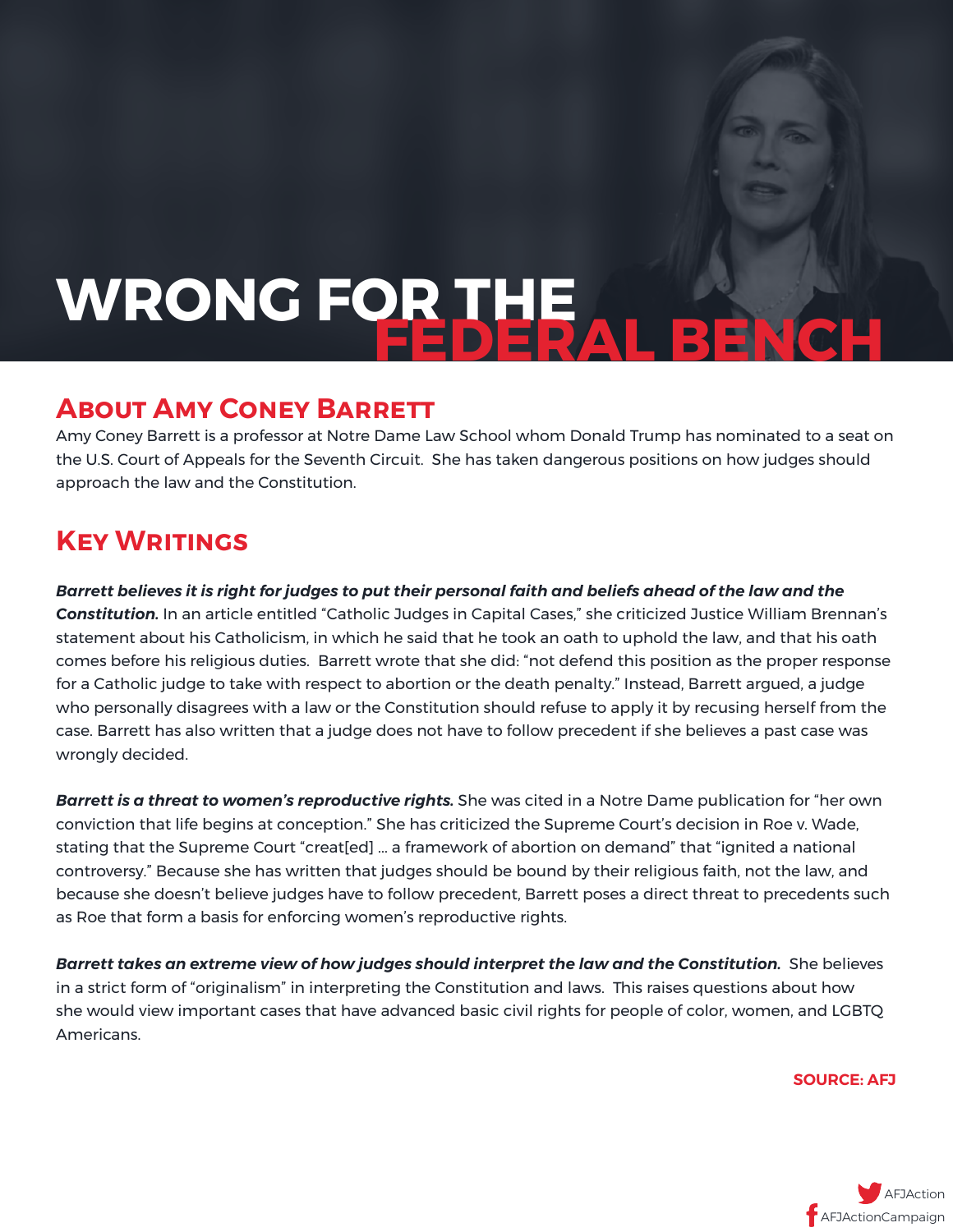## **JUDGES MATTER**

#### **RULES COURTS Accountability Accountability Why Courts Matter**

#### **Your Senator Matters Barrett: Wrong for the Bench**

#### **Don't Let Trump Take Over a Key Line of Defense: Our Courts**

- Lower federal courts are often the last bastions of protection for the rights of people without wealth, power, or privilege. And now, they are an important line of defense against Trump's radical agenda.
- Federal courts at all levels decide cases on issues vital to us all of us, including civil liberties, clean air, privacy, reproductive rights and corporate power.
- Because the Supreme Court hears around only 80 cases a year, the lower courts play a major and often-overlooked role in helping to define and protect our constitutional rights for generations.
- Right now, Donald Trump has more than 115 federal court seats to fill. That gives him the chance to put his stamp on our justice system for decades to come, unless we fight back against ultraconservative nominees.

#### **Why Courts Matter**

### **Your Senator Your Senator Matters Matters**

**Barrett: Wrong for the Bench**

**The Judges We Want**

**The Judges We Want**

#### **Every Vote Matters**

- Senators have a responsibility to closely scrutinize the record of every individual nominated to the federal bench by the president, and reject those who are unqualified.
- Senators from nominees' home states play an even bigger role. Both senators have the choice to return or withhold blue slips, a statement of approval and support for a judicial candidate. Traditionally, nominees have not moved forward if both home state senators have not turned in their blue slips.
- Each nomination starts with a hearing before the Senate Judiciary Committee. If the nominee is approved by the committee, then the whole Senate gets to vote on the nomination. The bottom line? Every senator gets a voice on judicial nominees.

**Why Courts Matter**

#### **Your Senator Matters**

#### **BARRETT: WRON<br>FOD THE RENCL**  $\mathbf{S}$  THE B **Barrett: Wrong for the Bench**

**The Judges We Want**

#### **Trump's Judicial Nominees So Far Fit a Disturbing Pattern.**

- President Trump nominated Amy Coney Barrett because he believes that she, like other Trump nominees, would be a rubber stamp for his radical agenda, which threatens women, workers, LGBTQ people, immigrants, and people of color.
- But Barrett's views are even more dangerous than most. As a law professor, she's written that judges have a duty to put their religious faith ahead of the law and the Constitution when deciding how to act on cases.
- That's not what we believe in the United States of America, and a person with these views does not belong on the federal bench.

**Why Courts Matter**

**Your Senator Matters**

**Barrett: Wrong for the Bench**

**The Judges HE JUDGES<br>WE WANT** 

#### **We Need Judges That Will Protect the Rights of Everyday People**

- We want Supreme Court and lower court judges who will be an independent check on abuses of power, and who understand the Constitution protects all of us – not just the wealthy and powerful.
- We want judges who will not turn back the clock on rights for women, workers, LGBTQ people, and people of color, or roll back protections that keep our communities healthy and environment clean.
- We want judges who will defend core constitutional values of liberty, equality, and justice for all.

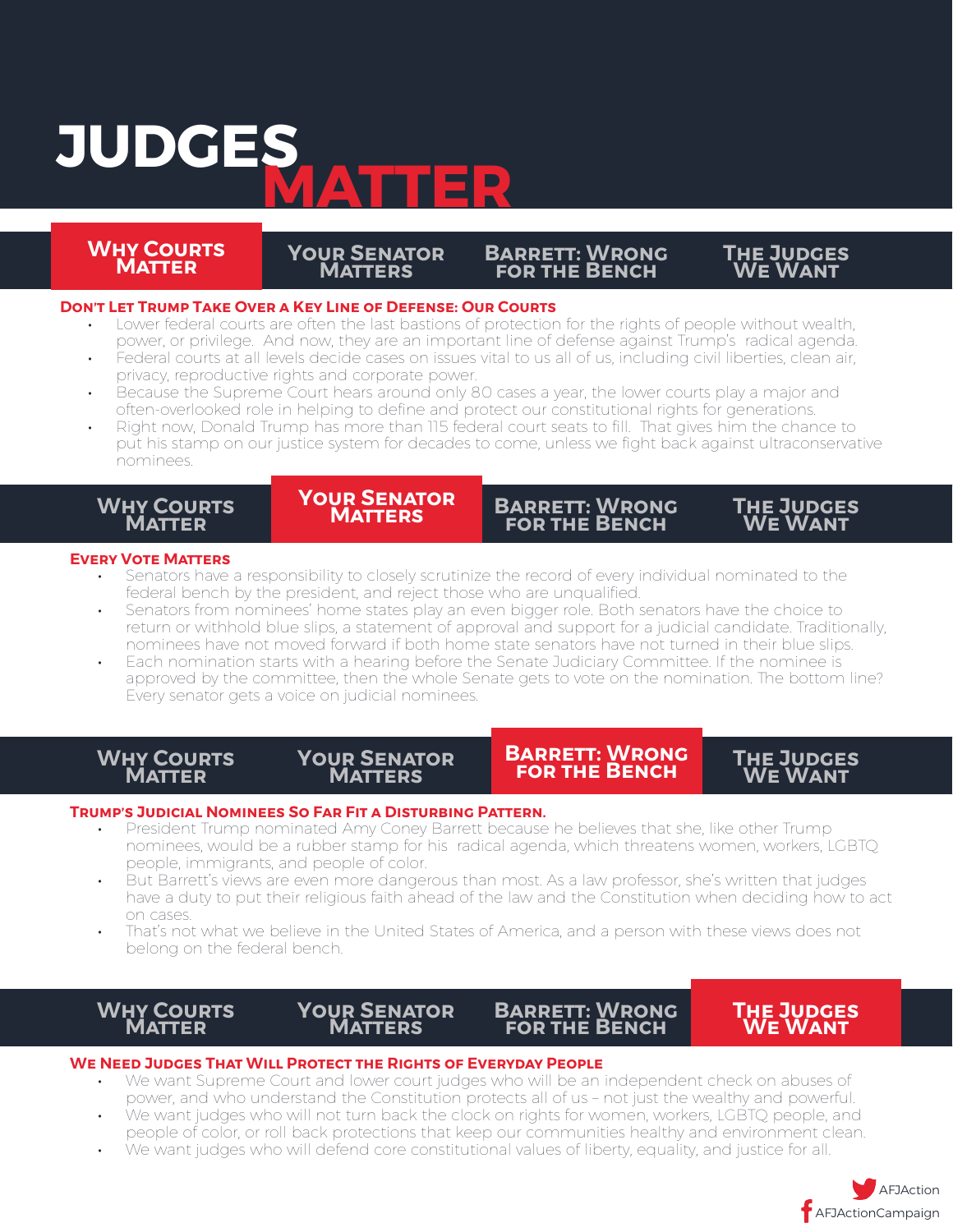## **TAKE ACTION CONTACT YOUR SENATOR**

### **actions you can take**

| Find your senators<br>and call, write or set<br>up a meeting with<br>them. | Start a call-in,<br>petition, or letter<br>drive, and ask<br>others to join your<br>meeting with your<br>senator(s) | Write a letter to the<br>editor or an op-ed<br>in your local paper.<br>Use your personal<br>network and build<br>the movement<br>online with social<br>media. Tweet at<br>your senators. | Hold a panel, an<br>event or a visibility<br>action to show<br>others how the<br>judicial branch<br>affects them and<br>what they can do to<br>take action. |
|----------------------------------------------------------------------------|---------------------------------------------------------------------------------------------------------------------|------------------------------------------------------------------------------------------------------------------------------------------------------------------------------------------|-------------------------------------------------------------------------------------------------------------------------------------------------------------|
| <b>CONTACT</b>                                                             | <b>MOBILIZE</b>                                                                                                     | <b>AMPLIFY</b>                                                                                                                                                                           | <b>EDUCATE</b>                                                                                                                                              |
| <b>YOUR SENATORS</b>                                                       | <b>YOUR NETWORK</b>                                                                                                 | <b>YOUR VOICE</b>                                                                                                                                                                        | <b>YOUR COMMUNITY</b>                                                                                                                                       |

## **GET CONNECTED TO YOUR SENATOR AT** JUSTICEACTIONHUB.ORG

**TELL YOUR SENATOR:** My name is [name], and I'm a constituent from [city]. I'm calling because I am deeply concerned about Amy Coney Barrett, Donald Trump's nominee for the Seventh Circuit Court of Appeals. Barrett has extreme views that would threaten women's rights, LGBTQ rights, and the rights of many other communities. I am urging Senator X to Vote No on Barrett, and I will be watching to make sure he/she does. Thank you.

## **Stay on their radar**



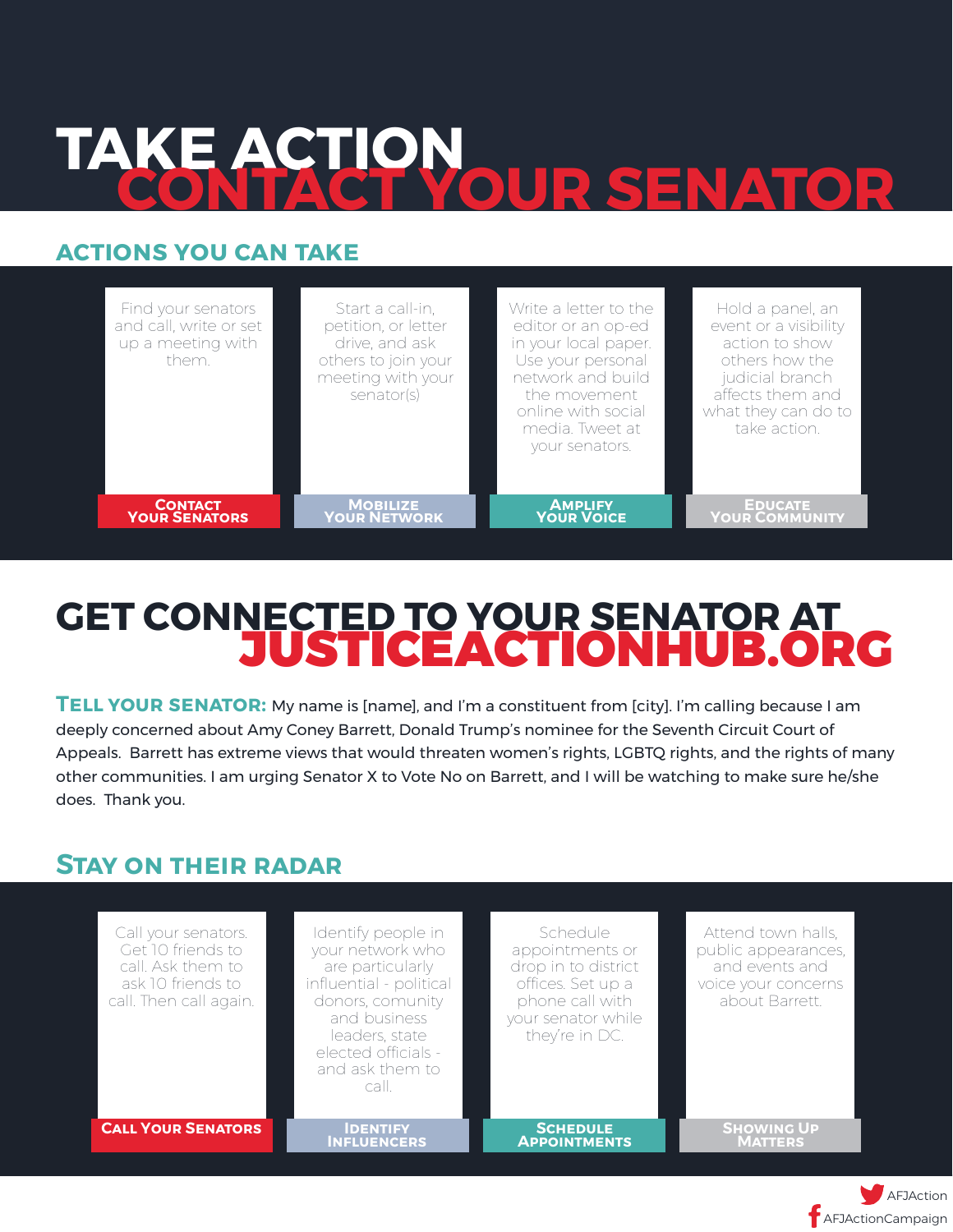## **TAKE ACTION MOBILIZE YOUR NETWORK**

## **What your organization can do**

| Send a letter to and<br>call Senate Judiciary<br>Committee<br>members and<br>other senators your<br>organization is close<br>to. | Send an action<br>alert to your list<br>urging them<br>to call, write, or<br>otherwise contact<br>their senator(s)<br>demanding that<br>they reject Amy<br>Coney Barrett for<br>the Seventh Circuit. | Write a press<br>release or letter to<br>the editor in local.<br>state, and national<br>publications about<br>the importance<br>of future judicial<br>nominations.<br>Amplify your<br>organization's<br>position on social<br>media. | Host a panel<br>discussion, a<br>press event, or a<br>visibility action on<br>the importance<br>of the judiciary<br>in protecting our<br>rights. |
|----------------------------------------------------------------------------------------------------------------------------------|------------------------------------------------------------------------------------------------------------------------------------------------------------------------------------------------------|--------------------------------------------------------------------------------------------------------------------------------------------------------------------------------------------------------------------------------------|--------------------------------------------------------------------------------------------------------------------------------------------------|
| <b>CONTACT</b>                                                                                                                   | <b>MOBILIZE</b>                                                                                                                                                                                      | <b>AMPLIFY YOUR</b>                                                                                                                                                                                                                  | <b>EDUCATE AND</b>                                                                                                                               |
| <b>SENATORS DIRECTLY</b>                                                                                                         | <b>YOUR NETWORK</b>                                                                                                                                                                                  | <b>ORGANIZATION'S VOICE</b>                                                                                                                                                                                                          | <b>MOBILIZE THE PUBLIC</b>                                                                                                                       |

**SENATORS ARE ELECTED TO REPRESENT THEIR CONSTITUENTS, and pay attention to the** messages they're receiving on an issue. In just the first few months of 2017, mass mobilizations of phone calls, rallies, demonstrations and other events have had a major impact on the public's awareness of critical issues and nominations. It takes all of us coming together, activating our networks and organizations, to make the difference.

#### Dear friends,

It's happening: Donald Trump and his administration are packing our courts with hard-right, ideological judges who will put our hard-won rights and freedoms at risk. Recent nominee Amy Coney Barrett says judges should put their faith above the law in determining how to act on critical issues like abortion access. Her extreme view of how judges should interpret the law and the Constitution and her disregard for precedent would threaten basic civil rights for people of color, women, and LGBTQ Americans, and laws that protect us all.

#### Call and tell your senators: Amy Coney Barrett is wrong for the federal bench.

Our courts are our last line of defense against an administration putting real people's lives at risk. We can't let them become just another rubber stamp for Trump's radical, dangerous agenda and attacks on our rights and communities.

It's up to us to stand up for our courts. Call your senators today and tell them: Vote no on Amy Coney Barrett.

**sample action alert**

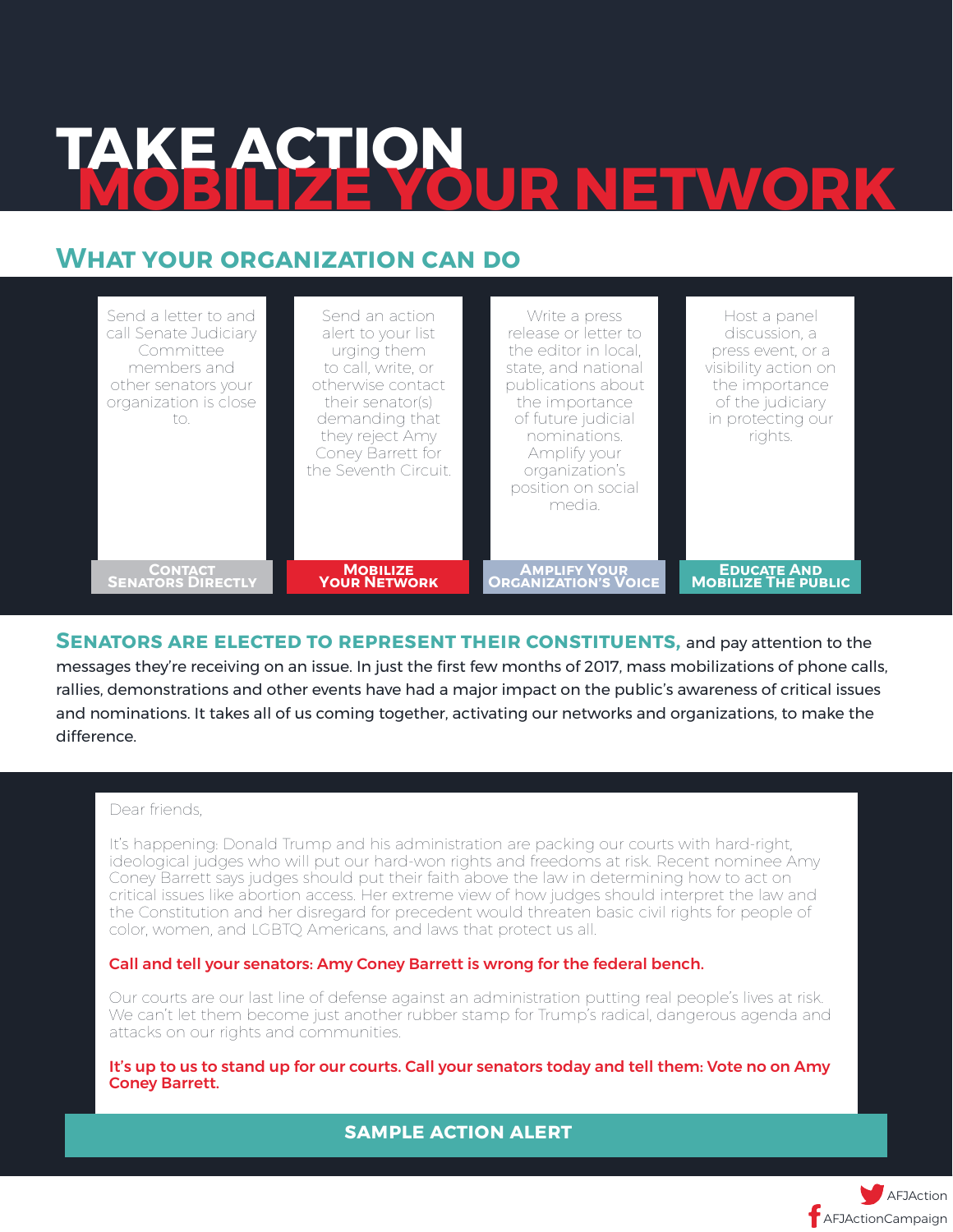## **TAKE ACTION AMPLIFY YOUR VOICE**

### **Senators Needs to Hear From Your Organization**

Contacting senators directly is one of the most important ways to highlight the public movement to stop Barrett and make a difference. In addition to mobilizing your network and having your organization's supporters call and write their senators, your organization should send a letter to the Senate Judiciary Committee Leadership detailing your organization's concerns with Amy Coney Barrett's record and potential impact on the issues your organization champions. You can email the letter to Chairman Chuck Grassley's office at Mike\_Davis@judiciary-rep.senate.gov and Ranking Member Dianne Feinstein at info@judiciary-dem. senate.gov.

The Honorable Chuck Grassley Chairman Senate Committee on the Judiciary Washington, D.C. 20510

The Honorable Dianne Feinstein Ranking Member Senate Committee on the Judiciary Washington, D.C. 20510

Dear Chairman Grassley and Ranking Member Feinstein:

As an organization representing [YOUR CONSTITUENCY, ISSUE, or NUMBER OF SUPPORTERS], we write in opposition to the nomination of Amy Coney Barrett for a seat on the U.S. Court of Appeals for the Seventh Circuit.

[Your customized paragraphs on why your group opposes Barrett, based on her record. You can find detailed information on her record in our sister organization AFJ's research [report](https://www.afj.org/reports/nominee-report-amy-coney-barrett).]

We urge you to reject this nomination and to use your leadership of the Senate Judiciary Committee to ensure bipartisan consultation on judicial nominations in the future, as well as the confirmation of qualified individuals who will ensure that critical legal rights and protections are upheld for all Americans.

Sincerely, Your Organization Contact information

**Sample Organizational Letter**

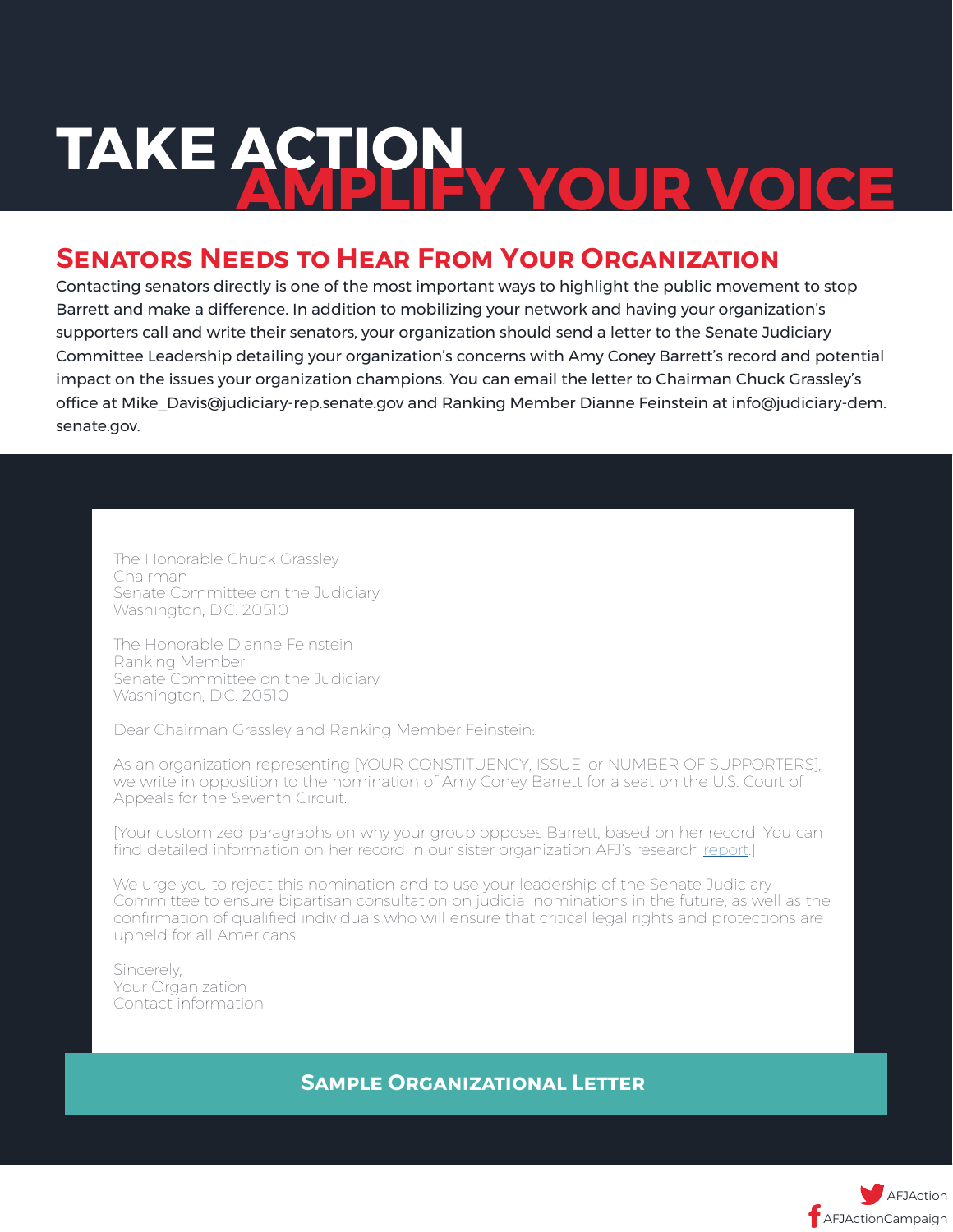## **QUESTIONS FOR SENATORS ABOUT BARRETT**

**SENATORS WANT TO HEAR FROM YOU.** Throughout the year, senators hold events in their home states, hold town halls online and on the phone, and ask for constituent input on social media. Use these opportunities to ask your senators:

## **In our justice system, we count on judges to take an oath to uphold the Constitution and to put the law and the Constitution ahead of their personal beliefs.** 1

Amy Coney Barrett has said that she thinks a judge can put their religion first; would you support a judicial nominee who takes this position?

### **Judges on our federal courts are supposed to be bound by**

**PRECEDENT.** Amy Coney Barrett says a judge doesn't have to follow precedent if she thinks a past case was wrongly decided. Would you support a judicial nominee who thinks judges should be allowed to substitute their own judgment for precedent?





**Amy Coney Barrett has been critical of the Supreme Court's DECISION IN ROE V. WADE.** We know that Donald Trump has made opposition to women's reproductive rights an important criterion in the selection of judicial nominees. Do you believe that Barrett would be a threat to women's reproductive rights and if so, will you oppose her confirmation?

### **Amy Coney Barrett believes in an extreme form of Constitutional interpretation that raises questions about whether she thinks the Constitution protects LGBTQ rights,**

**CIVIL RIGHTS, AND WOMEN.** How will you ensure that men and women nominated for the federal bench will protect the rights of all our communities? How will you ensure that Barrett would do so, and if you are not satisfied that she will, will you oppose her confirmation?

4

### **Be sure to educate yourself about your senator's position and tailor your questions.**

If your senator has not taken a position on Barrett's nomination, you might end your questions by asking, "Will you thoroughly review Barrett's record, and ensure that she will protect the rights of your constituents?"